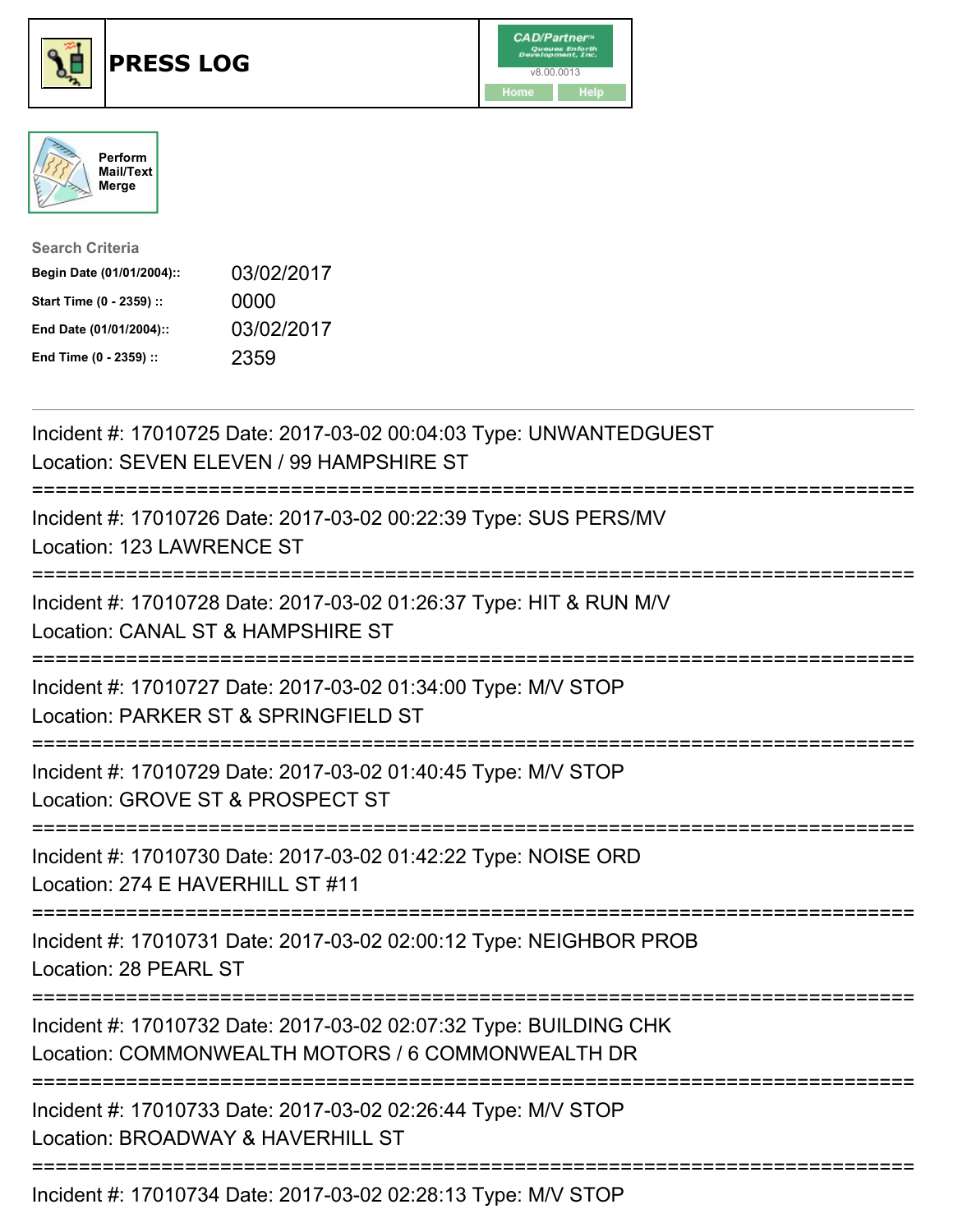Location: MASON ST & WATER ST

=========================================================================== Incident #: 17010735 Date: 2017-03-02 02:33:21 Type: SPECIAL CHECK Location: SAM'S FOOD STORE / 389 BROADWAY =========================================================================== Incident #: 17010736 Date: 2017-03-02 02:33:40 Type: SPECIAL CHECK Location: SEVEN ELEVEN / 370 BROADWAY =========================================================================== Incident #: 17010737 Date: 2017-03-02 03:09:45 Type: M/V STOP Location: FERRY ST & MANN ST =========================================================================== Incident #: 17010739 Date: 2017-03-02 03:33:19 Type: BUILDING CHK Location: PERROTTA'S SUPER DRUG / 292 PROSPECT ST =========================================================================== Incident #: 17010738 Date: 2017-03-02 03:33:31 Type: M/V STOP Location: COMMON ST & LAWRENCE ST =========================================================================== Incident #: 17010740 Date: 2017-03-02 05:07:01 Type: ASSIST FIRE Location: PRIMO'S LIQUORS / 450 HAVERHILL ST =========================================================================== Incident #: 17010741 Date: 2017-03-02 05:28:55 Type: DOMESTIC/PAST Location: 2 CUSTER ST FL 3 =========================================================================== Incident #: 17010742 Date: 2017-03-02 06:16:35 Type: UNKNOWN PROB Location: 14 CEDAR ST =========================================================================== Incident #: 17010743 Date: 2017-03-02 06:54:40 Type: MV/BLOCKING Location: 48 SPRUCE ST FL 3 =========================================================================== Incident #: 17010744 Date: 2017-03-02 06:56:00 Type: SUS PERS/MV Location: PROSPECT CT =========================================================================== Incident #: 17010745 Date: 2017-03-02 06:59:46 Type: PARK & WALK Location: BROADWAY =========================================================================== Incident #: 17010746 Date: 2017-03-02 07:01:27 Type: M/V STOP Location: BROADWAY & LOWELL ST =========================================================================== Incident #: 17010747 Date: 2017-03-02 07:16:07 Type: M/V STOP Location: FARNHAM ST & S UNION ST =========================================================================== Incident #: 17010748 Date: 2017-03-02 07:21:00 Type: M/V STOP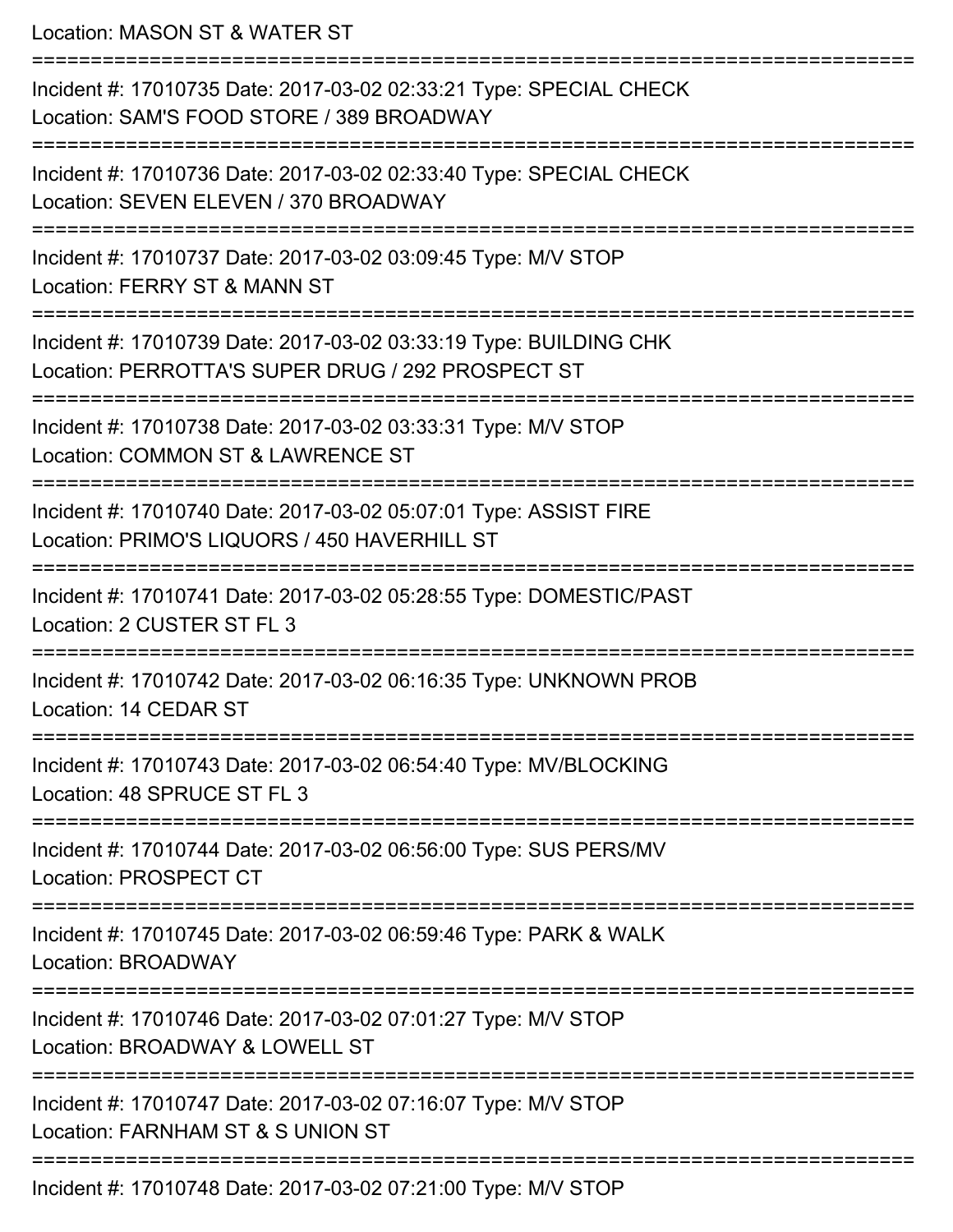| Incident #: 17010749 Date: 2017-03-02 07:24:05 Type: M/V STOP<br>Location: MERRIMACK ST & PARKER ST               |
|-------------------------------------------------------------------------------------------------------------------|
| Incident #: 17010750 Date: 2017-03-02 07:29:51 Type: E911 HANGUP<br>Location: 15 UNION ST                         |
| Incident #: 17010751 Date: 2017-03-02 07:35:45 Type: M/V STOP<br>Location: 205 BROADWAY                           |
| Incident #: 17010752 Date: 2017-03-02 07:36:09 Type: M/V STOP<br>Location: PARKER ST & SPRINGFIELD ST             |
| Incident #: 17010753 Date: 2017-03-02 07:36:18 Type: DOMESTIC/PROG<br>Location: 72 TEWKSBURY ST                   |
| Incident #: 17010754 Date: 2017-03-02 07:37:43 Type: M/V STOP<br>Location: BERKELEY ST & FERN ST                  |
| Incident #: 17010755 Date: 2017-03-02 07:51:23 Type: ALARMS<br>Location: 91 GLENN ST                              |
| Incident #: 17010756 Date: 2017-03-02 08:18:18 Type: AUTO ACC/NO PI<br>Location: WEATHERBEE SCHOOL / 75 NEWTON ST |
| Incident #: 17010757 Date: 2017-03-02 08:22:54 Type: CLOSE STREET<br>Location: ANDOVER ST & NEWTON ST             |
| Incident #: 17010758 Date: 2017-03-02 08:24:57 Type: M/V STOP<br>Location: 362 WATER ST                           |
| Incident #: 17010759 Date: 2017-03-02 08:31:40 Type: MV/BLOCKING<br>Location: ESSEX ST & FRANKLIN ST              |
| Incident #: 17010760 Date: 2017-03-02 08:36:57 Type: ALARMS<br>Location: 167 ANDOVER ST                           |
| Incident #: 17010761 Date: 2017-03-02 08:41:01 Type: SPECIAL CHECK<br>Location: 139 WILLOW ST                     |
| Incident #: 17010762 Date: 2017-03-02 08:43:54 Type: NOTIFICATION                                                 |

 $L = L$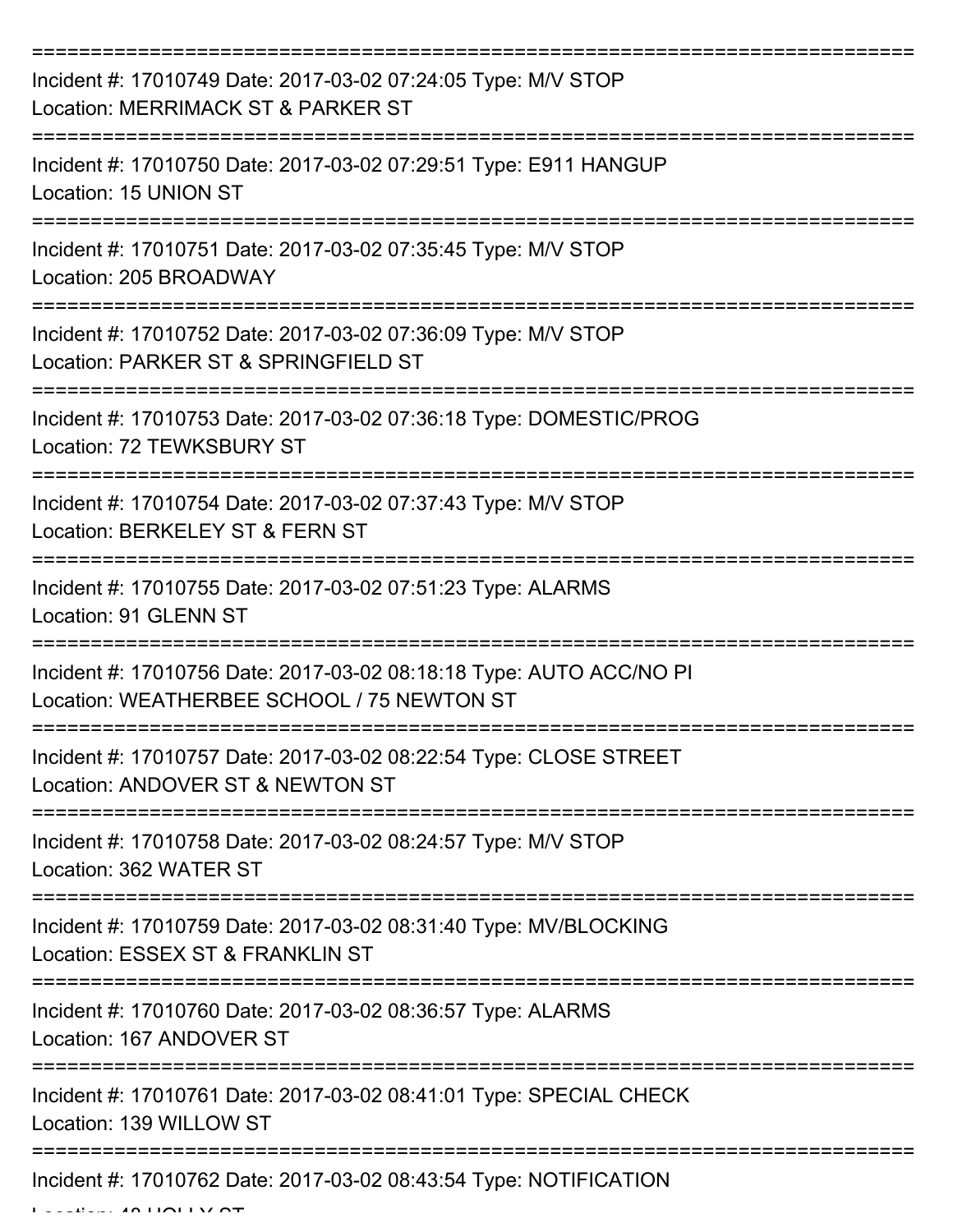| Incident #: 17010763 Date: 2017-03-02 08:49:11 Type: INVESTIGATION<br>Location: 54 BODWELL ST                               |
|-----------------------------------------------------------------------------------------------------------------------------|
| Incident #: 17010764 Date: 2017-03-02 08:55:18 Type: SUS PERS/MV<br>Location: AMESBURY ST & COMMON ST                       |
| Incident #: 17010765 Date: 2017-03-02 08:58:41 Type: WIRE DOWN<br>Location: BOWDOIN ST & BROOKFIELD ST                      |
| Incident #: 17010766 Date: 2017-03-02 09:08:16 Type: ASSIST FIRE<br>Location: JACKSON ST & METHUEN ST                       |
| Incident #: 17010767 Date: 2017-03-02 09:14:07 Type: M/V STOP<br>Location: 205 BROADWAY                                     |
| ======================<br>Incident #: 17010768 Date: 2017-03-02 09:26:33 Type: M/V STOP<br>Location: BRADFORD ST & BROADWAY |
| Incident #: 17010769 Date: 2017-03-02 09:44:14 Type: AUTO ACC/PI<br>Location: 88 JACKSON ST                                 |
| Incident #: 17010771 Date: 2017-03-02 10:07:45 Type: AMBULANCE ASSSI<br>Location: 48 COOLIDGE ST                            |
| Incident #: 17010770 Date: 2017-03-02 10:09:12 Type: DRUG VIO<br>Location: 262 HAMPSHIRE ST                                 |
| Incident #: 17010772 Date: 2017-03-02 10:23:44 Type: MV/BLOCKING<br>Location: AMES ST & TEXAS AV                            |
| Incident #: 17010773 Date: 2017-03-02 10:24:45 Type: M/V STOP<br>Location: COMMON ST & FRANKLIN ST                          |
| Incident #: 17010775 Date: 2017-03-02 10:27:48 Type: SPECIAL CHECK<br>Location: 173 FERRY ST                                |
| Incident #: 17010774 Date: 2017-03-02 10:29:13 Type: M/V STOP<br>Location: LAWRENCE ST & METHUEN ST                         |
| Incident #: 17010776 Date: 2017-03-02 10:32:07 Type: ALARMS                                                                 |

Location: 9 LAFAYETTE AV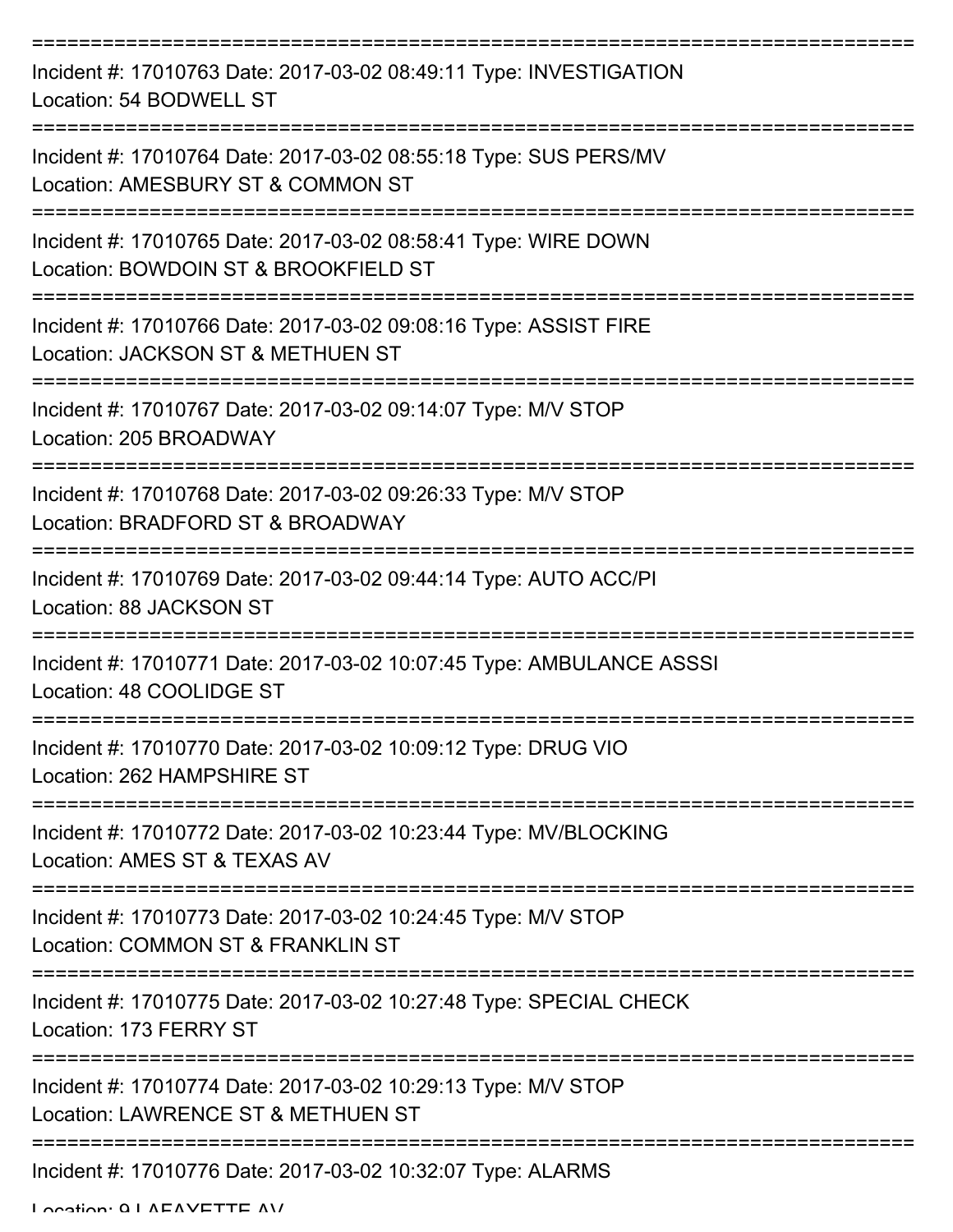| Incident #: 17010777 Date: 2017-03-02 10:42:54 Type: M/V STOP<br>Location: ESSEX ST & MILL ST                         |
|-----------------------------------------------------------------------------------------------------------------------|
| Incident #: 17010778 Date: 2017-03-02 10:47:44 Type: NOTIFICATION<br>Location: 107 ABBOTT ST FL 2                     |
| Incident #: 17010779 Date: 2017-03-02 10:57:41 Type: TRESPASSING<br>Location: 101 LOWELL ST                           |
| Incident #: 17010780 Date: 2017-03-02 10:59:01 Type: M/V STOP<br>Location: AMESBURY ST & COMMON ST                    |
| Incident #: 17010781 Date: 2017-03-02 11:00:08 Type: MV/BLOCKING<br>Location: 112 MT VERNON ST                        |
| Incident #: 17010782 Date: 2017-03-02 11:01:21 Type: CK WELL BEING<br>Location: 245 BROADWAY                          |
| Incident #: 17010783 Date: 2017-03-02 11:08:08 Type: M/V STOP<br>Location: JACKSON CT & JACKSON ST                    |
| Incident #: 17010784 Date: 2017-03-02 11:08:53 Type: M/V STOP<br>Location: S UNION ST & SALEM ST                      |
| Incident #: 17010785 Date: 2017-03-02 11:13:53 Type: M/V STOP<br>Location: S UNION ST & SALEM ST                      |
| Incident #: 17010788 Date: 2017-03-02 11:16:06 Type: M/V STOP<br>Location: S UNION ST & SALEM ST                      |
| Incident #: 17010786 Date: 2017-03-02 11:17:19 Type: M/V STOP<br>Location: ALLEN ST & GENERAL ST                      |
| Incident #: 17010787 Date: 2017-03-02 11:29:35 Type: INVESTIGATION<br>Location: 198 JACKSON ST                        |
| Incident #: 17010789 Date: 2017-03-02 11:46:20 Type: SUS PERS/MV<br>Location: OSGOOD ST & SALEM ST                    |
| Incident #: 17010790 Date: 2017-03-02 11:59:00 Type: WOMAN DOWN<br>Location: ST MARY'S CEMETARY GARAGE / 29 BARKER ST |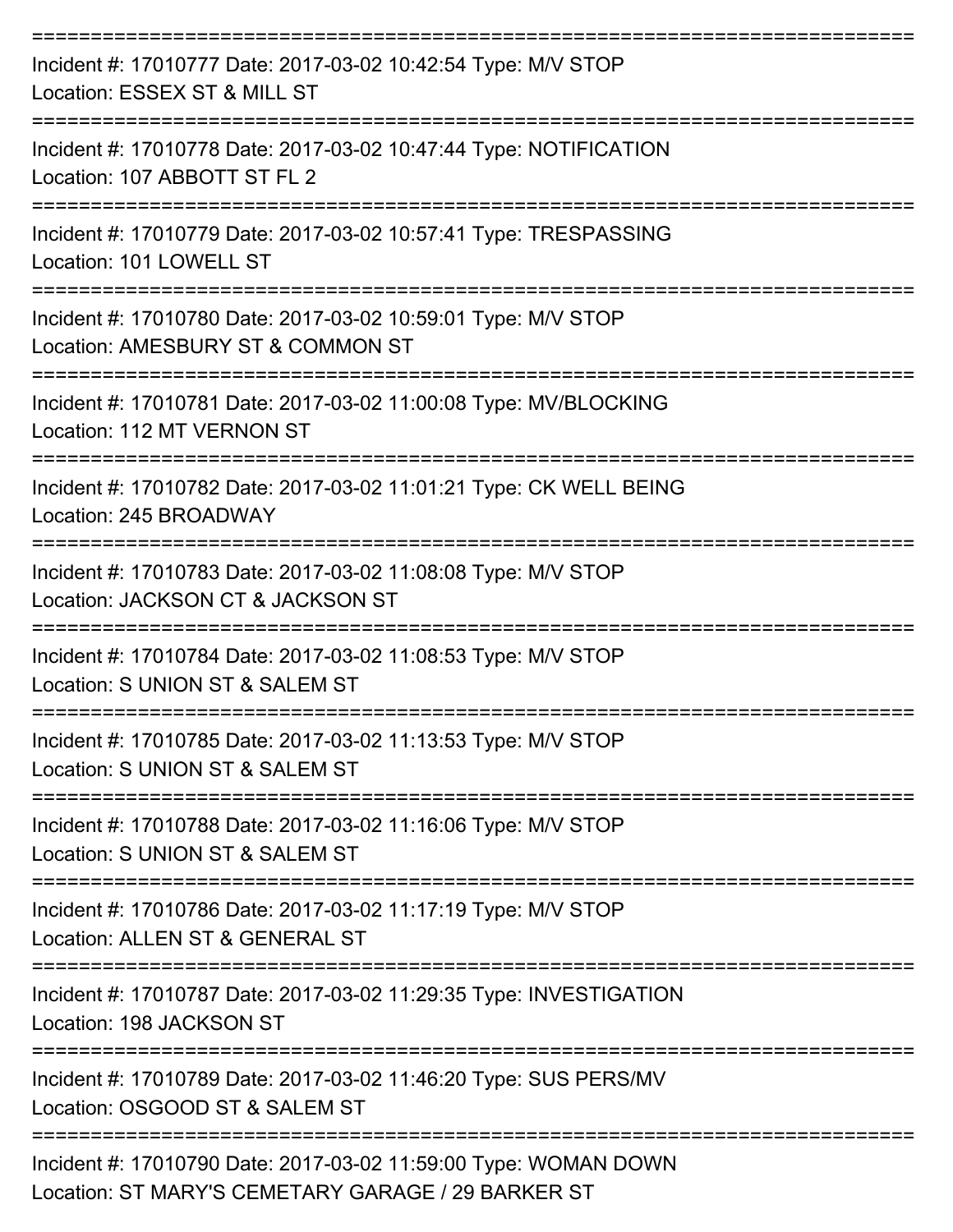| Incident #: 17010791 Date: 2017-03-02 12:07:38 Type: LOST PROPERTY<br>Location: 173 WILLOW ST                                                                |
|--------------------------------------------------------------------------------------------------------------------------------------------------------------|
| Incident #: 17010792 Date: 2017-03-02 12:11:18 Type: M/V STOP<br>Location: ABBOTT ST & BLANCHARD ST                                                          |
| Incident #: 17010793 Date: 2017-03-02 12:11:21 Type: 209A/VIOLATION<br>Location: 50 E LAUREL ST                                                              |
| Incident #: 17010794 Date: 2017-03-02 12:25:42 Type: ALARM/BURG<br>Location: 274 FARNHAM ST FL 1                                                             |
| Incident #: 17010795 Date: 2017-03-02 12:40:20 Type: SUS PERS/MV<br>Location: NEW BALANCE ATHLETIC SHOE CORP / 5 S UNION ST<br>----------------------------- |
| Incident #: 17010796 Date: 2017-03-02 12:42:22 Type: KEEP PEACE<br>Location: CARVER ST & MERRIMACK ST                                                        |
| Incident #: 17010797 Date: 2017-03-02 13:08:37 Type: M/V STOP<br><b>Location: CENTRAL BRIDGE</b><br>===============                                          |
| Incident #: 17010798 Date: 2017-03-02 13:10:22 Type: M/V STOP<br>Location: COMMON ST & NEWBURY ST                                                            |
| Incident #: 17010799 Date: 2017-03-02 13:12:07 Type: ANIMAL COMPL<br>Location: 26 ATKINSON ST                                                                |
| Incident #: 17010800 Date: 2017-03-02 13:13:14 Type: AUTO ACC/NO PI<br>Location: COMMONWEALTH DR & MARSTON ST                                                |
| Incident #: 17010801 Date: 2017-03-02 13:21:05 Type: M/V STOP<br>Location: BROADWAY & CROSS ST                                                               |
| Incident #: 17010802 Date: 2017-03-02 13:22:35 Type: AUTO ACC/NO PI<br><b>Location: FRANKLIN ST</b>                                                          |
| Incident #: 17010803 Date: 2017-03-02 13:30:11 Type: M/V STOP<br>Location: MERRIMACK ST & S BROADWAY                                                         |
| Incident #: 17010804 Date: 2017-03-02 13:32:16 Type: AUTO ACC/NO PI<br>Location: COMMON ST & HAMPSHIRE ST                                                    |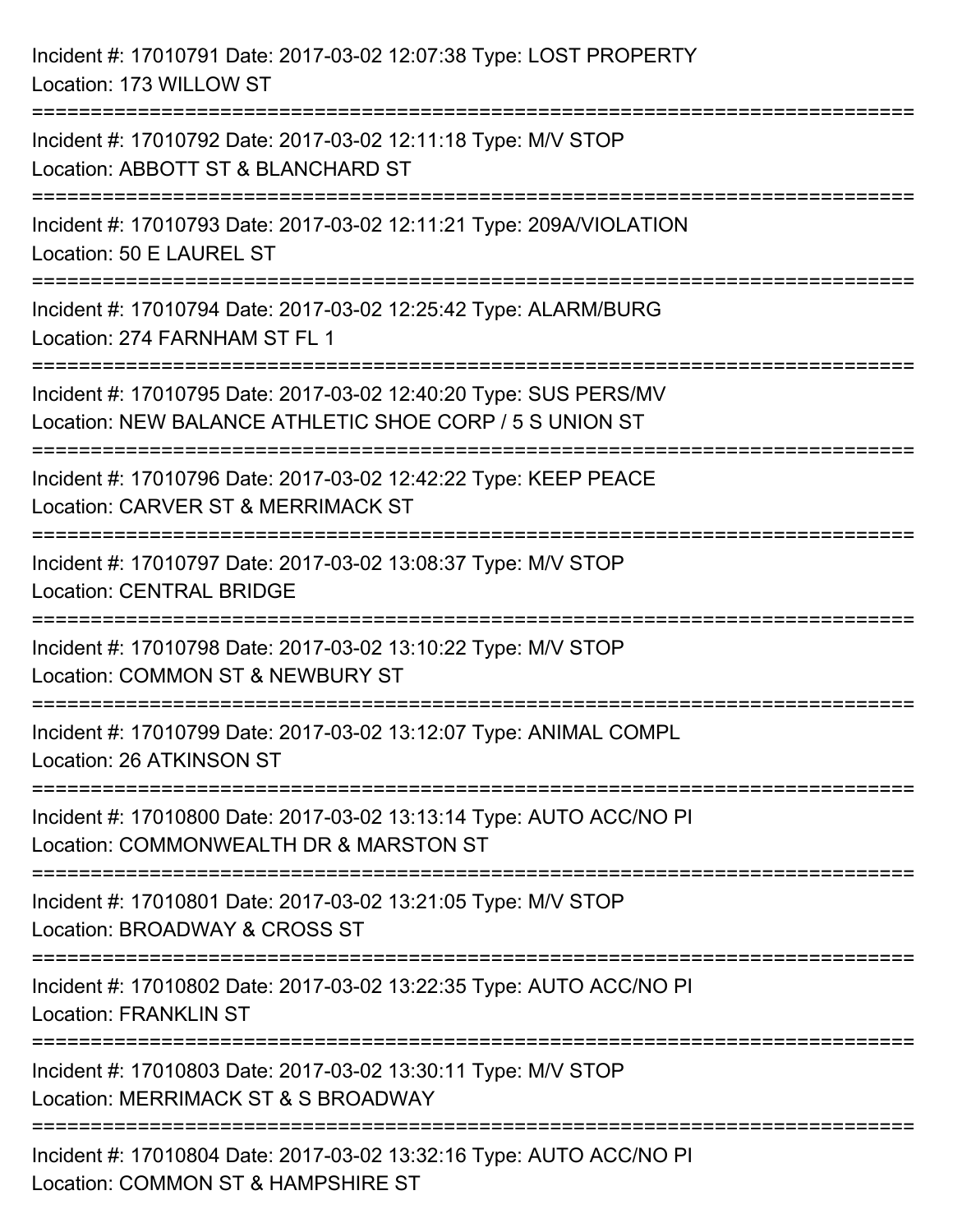| Incident #: 17010805 Date: 2017-03-02 13:38:30 Type: M/V STOP<br>Location: COMMON ST & HAMPSHIRE ST                               |
|-----------------------------------------------------------------------------------------------------------------------------------|
| Incident #: 17010806 Date: 2017-03-02 13:48:50 Type: DRUG VIO<br><b>Location: 1 BENNINGTON ST</b>                                 |
| Incident #: 17010807 Date: 2017-03-02 13:49:59 Type: SUS PERS/MV<br>Location: 21 BERNARD AV                                       |
| Incident #: 17010808 Date: 2017-03-02 14:09:49 Type: ALARM/BURG<br>Location: 88 BAILEY ST                                         |
| Incident #: 17010809 Date: 2017-03-02 14:16:29 Type: AUTO ACC/NO PI<br>Location: S UNION ST & SALEM ST                            |
| Incident #: 17010810 Date: 2017-03-02 14:23:20 Type: UNKNOWN PROB<br>Location: 205 BROADWAY                                       |
| Incident #: 17010811 Date: 2017-03-02 14:29:44 Type: CK WELL BEING<br>Location: 37 SAVOIE AV                                      |
| ====================<br>Incident #: 17010812 Date: 2017-03-02 14:30:22 Type: SHOPLIFTING<br>Location: CVS PHARMACY / 266 BROADWAY |
| Incident #: 17010813 Date: 2017-03-02 14:44:54 Type: ALARM/BURG<br>Location: 6 BERKELEY ST                                        |
| Incident #: 17010814 Date: 2017-03-02 14:56:30 Type: M/V STOP<br>Location: BROADWAY & CONCORD ST                                  |
| Incident #: 17010815 Date: 2017-03-02 15:11:02 Type: HIT & RUN M/V<br>Location: GUILMETTE SCHOOL / 80 BODWELL ST                  |
| Incident #: 17010816 Date: 2017-03-02 15:15:32 Type: EXTRA SURVEIL<br>Location: JAMAICA ST & S UNION ST                           |
| Incident #: 17010817 Date: 2017-03-02 15:15:51 Type: M/V STOP<br>Location: BROADWAY & LOWELL ST                                   |
| Incident #: 17010818 Date: 2017-03-02 15:18:03 Type: ASSSIT OTHER PD<br>Location: 179 FARNHAM ST                                  |

===========================================================================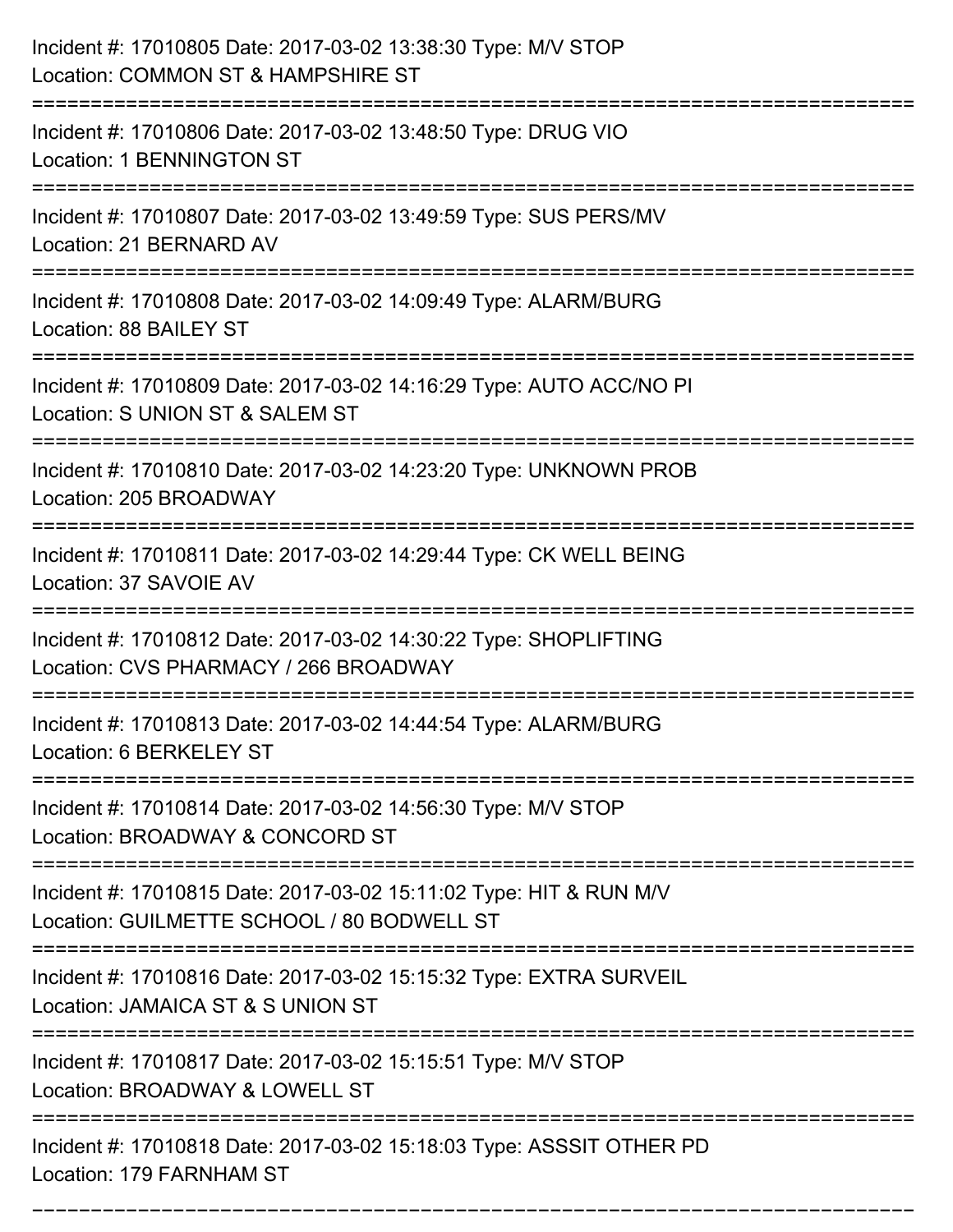| Incident #: 17010819 Date: 2017-03-02 15:20:46 Type: M/V STOP<br>Location: ESSEX ST & WINTER ST                           |
|---------------------------------------------------------------------------------------------------------------------------|
| Incident #: 17010820 Date: 2017-03-02 15:22:23 Type: COURT DOC SERVE<br>Location: 54 GILBERT ST                           |
| Incident #: 17010821 Date: 2017-03-02 15:23:19 Type: M/V STOP<br>Location: BROADWAY & LOWELL ST                           |
| Incident #: 17010822 Date: 2017-03-02 15:28:28 Type: AUTO ACC/PI<br>Location: REGISTRY OF MOTOR VEHICLES / 73 WINTHROP AV |
| Incident #: 17010823 Date: 2017-03-02 15:29:05 Type: M/V STOP<br>Location: BROADWAY & LOWELL ST                           |
| Incident #: 17010824 Date: 2017-03-02 15:32:24 Type: COURT DOC SERVE<br>Location: 107 NEWTON ST                           |
| Incident #: 17010825 Date: 2017-03-02 15:38:19 Type: COURT DOC SERVE<br>Location: 254 FARNHAM ST                          |
| Incident #: 17010826 Date: 2017-03-02 15:43:21 Type: M/V STOP<br>Location: BROADWAY & LOWELL ST                           |
| Incident #: 17010827 Date: 2017-03-02 15:44:25 Type: 209A/SERVE<br>Location: 37 FOSTER ST                                 |
| Incident #: 17010828 Date: 2017-03-02 15:47:49 Type: M/V STOP<br>Location: S UNION ST & SALEM ST                          |
| Incident #: 17010830 Date: 2017-03-02 15:50:15 Type: DISTURBANCE<br>Location: 244 E HAVERHILL ST #1                       |
| Incident #: 17010829 Date: 2017-03-02 15:50:48 Type: M/V STOP<br>Location: BROADWAY & LOWELL ST                           |
| Incident #: 17010831 Date: 2017-03-02 15:57:14 Type: M/V STOP<br>Location: BROADWAY & CONCORD ST                          |
| Incident #: 17010832 Date: 2017-03-02 15:57:50 Type: M/V STOP<br>Location: AMESBURY ST & HAVERHILL ST                     |
|                                                                                                                           |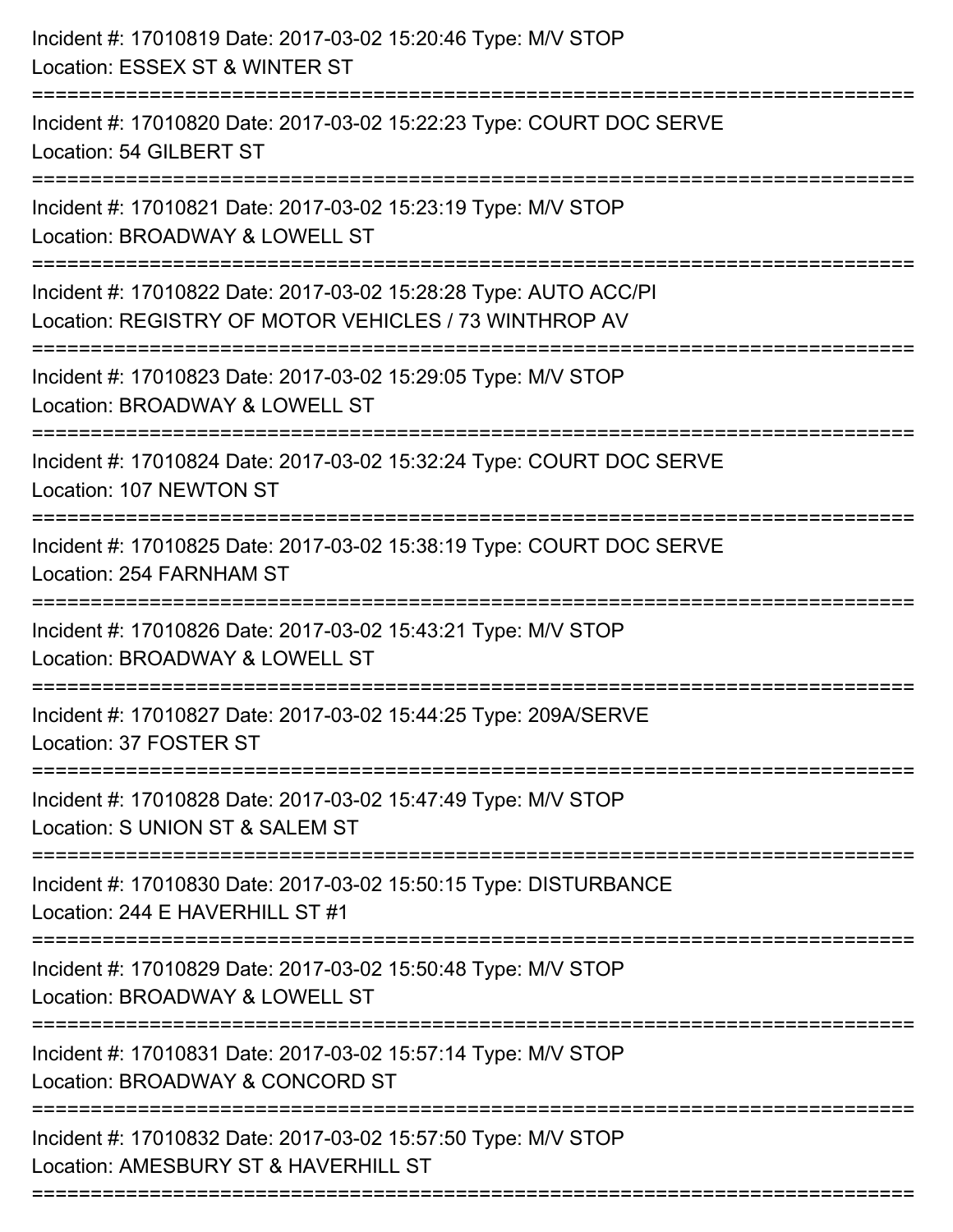Location: 260 EAST HAVERHILL ST

| Incident #: 17010834 Date: 2017-03-02 16:04:43 Type: M/V STOP<br>Location: FRANKLIN ST & LOWELL ST                   |
|----------------------------------------------------------------------------------------------------------------------|
| Incident #: 17010835 Date: 2017-03-02 16:13:52 Type: M/V STOP<br>Location: 52 COMMON ST                              |
| Incident #: 17010836 Date: 2017-03-02 16:16:22 Type: COURT DOC SERVE<br>Location: 71 IRENE ST                        |
| Incident #: 17010837 Date: 2017-03-02 16:18:44 Type: 209A/SERVE<br>Location: 22 IRENE ST                             |
| Incident #: 17010838 Date: 2017-03-02 16:19:24 Type: CK WELL BEING<br>Location: LAUNDRYMAT / 311 PARK ST             |
| Incident #: 17010839 Date: 2017-03-02 16:23:22 Type: M/V STOP<br>Location: BOWDOIN ST & CLIFTON ST                   |
| Incident #: 17010840 Date: 2017-03-02 16:24:26 Type: 209A/SERVE<br><b>Location: 75 MANCHESTER ST</b>                 |
| Incident #: 17010841 Date: 2017-03-02 16:31:42 Type: 209A/SERVE<br>Location: 64 MYRTLE ST                            |
| Incident #: 17010842 Date: 2017-03-02 16:32:19 Type: M/V STOP<br>Location: BERESFORD ST & JEFFERSON ST               |
| Incident #: 17010843 Date: 2017-03-02 16:32:54 Type: M/V STOP<br>Location: 91 TRENTON ST                             |
| Incident #: 17010844 Date: 2017-03-02 16:35:18 Type: M/V STOP<br>Location: BROADWAY & LOWELL ST                      |
| Incident #: 17010845 Date: 2017-03-02 16:35:35 Type: AUTO ACC/NO PI<br>Location: PARTHUM SCHOOL / 255 E HAVERHILL ST |
| Incident #: 17010846 Date: 2017-03-02 16:38:05 Type: MEDIC SUPPORT<br>Location: 56 MAGINIS AVE                       |
|                                                                                                                      |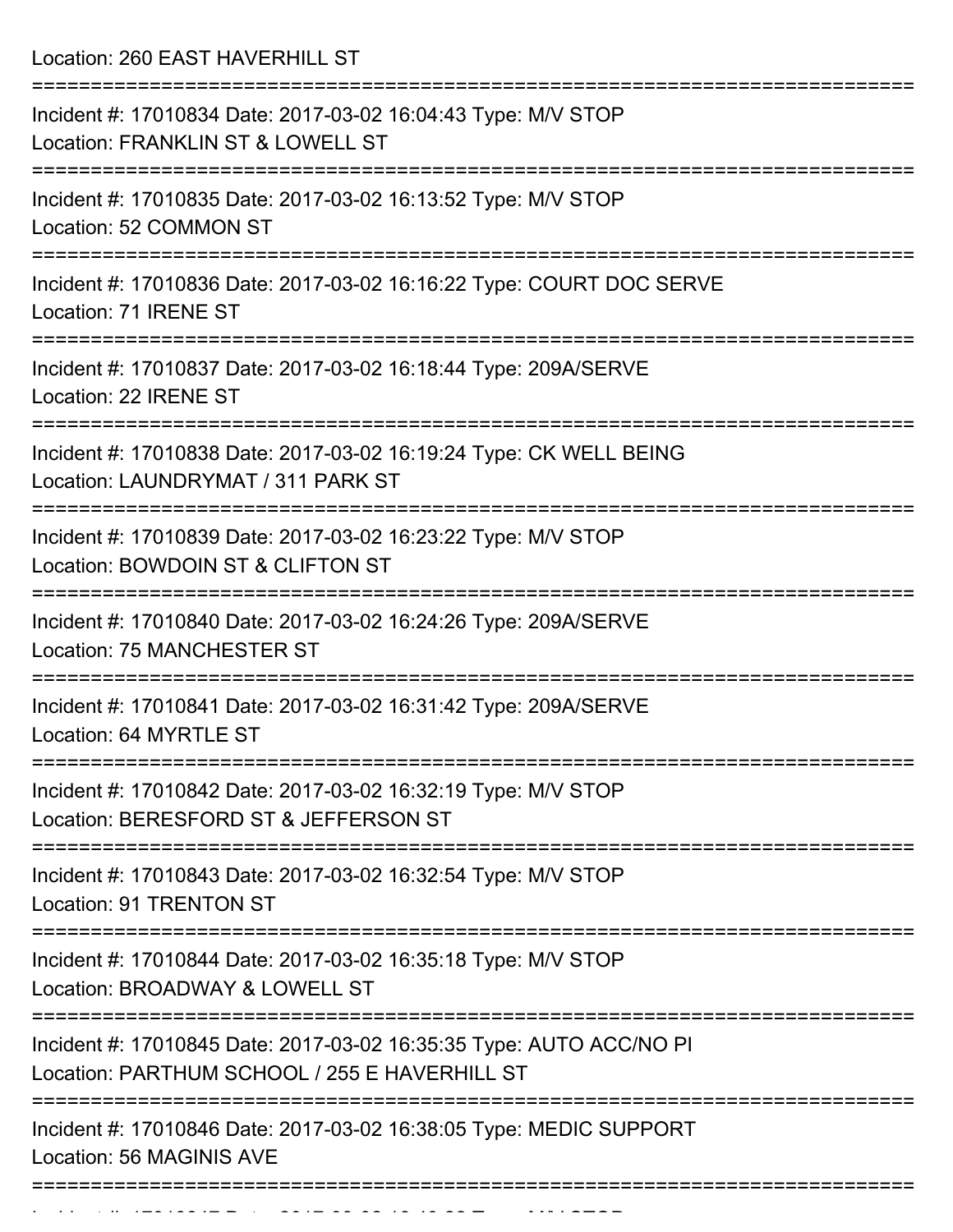Location: 170 LAWRENCE ST

| Incident #: 17010848 Date: 2017-03-02 16:41:35 Type: M/V STOP<br>Location: BROADWAY & CONCORD ST                         |
|--------------------------------------------------------------------------------------------------------------------------|
| Incident #: 17010849 Date: 2017-03-02 16:44:14 Type: 209A/SERVE<br>Location: 279 PROSPECT ST                             |
| Incident #: 17010850 Date: 2017-03-02 16:51:49 Type: M/V STOP<br>Location: ESSEX ST & JACKSON ST                         |
| Incident #: 17010851 Date: 2017-03-02 16:52:09 Type: UNWANTEDGUEST<br>Location: LAWRENCE GENERAL HOSPITAL / 1 GENERAL ST |
| Incident #: 17010852 Date: 2017-03-02 16:52:51 Type: M/V STOP<br>Location: BEACON ST & BOURQUE ST                        |
| Incident #: 17010853 Date: 2017-03-02 16:55:24 Type: MV/BLOCKING<br>Location: 417 HIGH ST                                |
| Incident #: 17010854 Date: 2017-03-02 17:02:08 Type: ASSSIT OTHER PD<br>Location: 570 HAVERHILL ST                       |
| Incident #: 17010855 Date: 2017-03-02 17:04:01 Type: DISTURBANCE<br>Location: 331 SALEM ST                               |
| Incident #: 17010856 Date: 2017-03-02 17:05:48 Type: M/V STOP<br>Location: BEACON ST & MCCARTHY RD                       |
| Incident #: 17010857 Date: 2017-03-02 17:07:57 Type: WARRANT SERVE<br>Location: 90 LOWELL ST                             |
| Incident #: 17010858 Date: 2017-03-02 17:16:48 Type: M/V STOP<br>Location: HAVERHILL ST & JACKSON ST                     |
| Incident #: 17010859 Date: 2017-03-02 17:19:40 Type: ASSSIT OTHER PD<br>Location: 90 LOWELL ST                           |
| Incident #: 17010860 Date: 2017-03-02 17:22:17 Type: M/V STOP<br>Location: SOUTH ST & WEDGEWOOD RD                       |
|                                                                                                                          |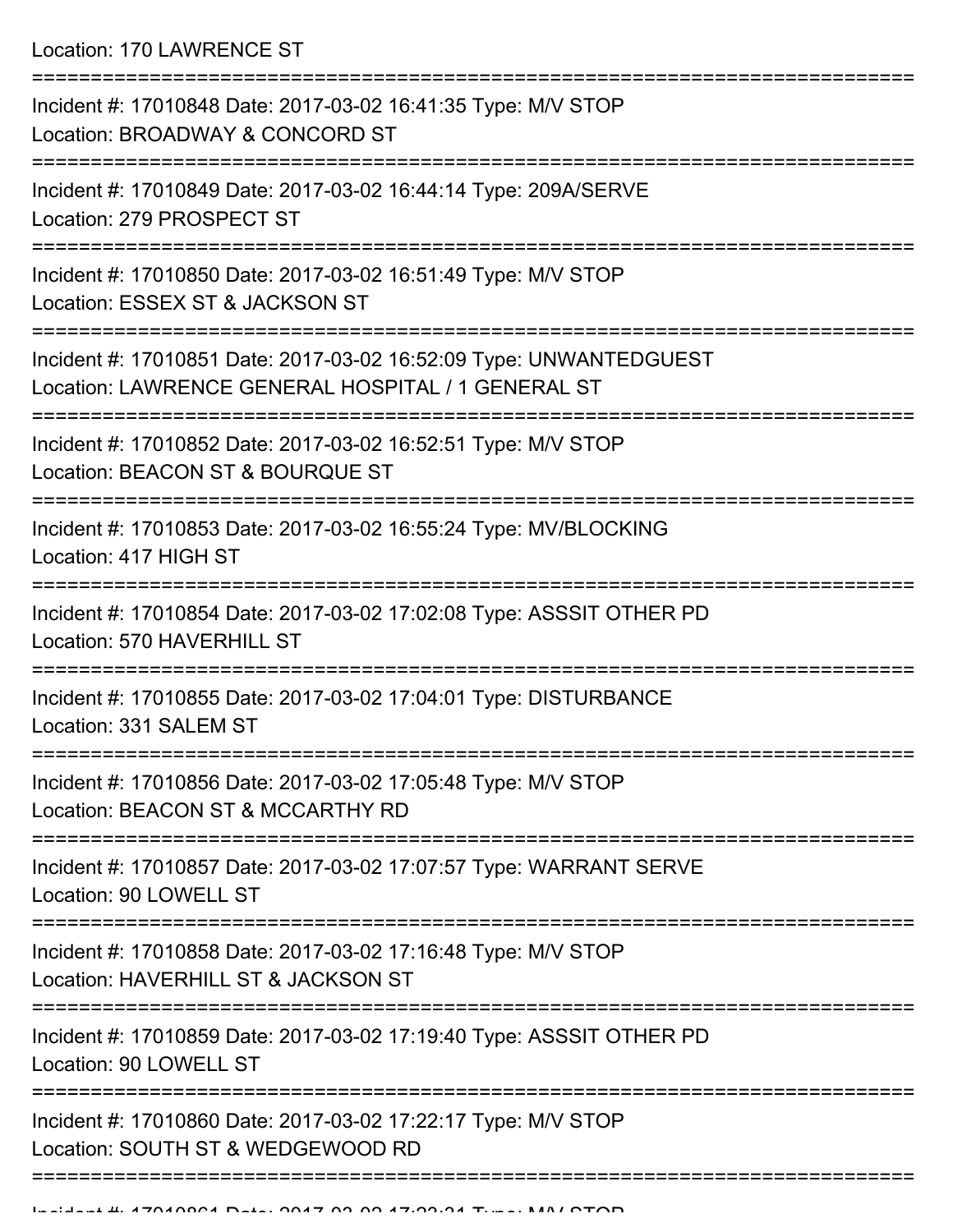| Location: BROADWAY & LOWELL ST                                                                                                                               |
|--------------------------------------------------------------------------------------------------------------------------------------------------------------|
| Incident #: 17010863 Date: 2017-03-02 17:26:18 Type: DISTURBANCE<br>Location: 248 BROADWAY<br>:===================================                           |
| Incident #: 17010862 Date: 2017-03-02 17:26:44 Type: M/V STOP<br>Location: SOUTH ST & WEDGEWOOD RD                                                           |
| Incident #: 17010864 Date: 2017-03-02 17:29:31 Type: FORGERY PROG<br>Location: MULTI SERVICES / 131 S UNION ST                                               |
| =============================<br>Incident #: 17010865 Date: 2017-03-02 17:32:09 Type: SUS PERS/MV<br>Location: 185 CHESTNUT ST                               |
| Incident #: 17010868 Date: 2017-03-02 17:36:13 Type: AUTO ACC/UNK PI<br>Location: 13 LOWELL ST                                                               |
| :=============================<br>====================<br>Incident #: 17010866 Date: 2017-03-02 17:36:14 Type: M/V STOP<br>Location: SOUTH ST & WEDGEWOOD RD |
| =====================<br>Incident #: 17010867 Date: 2017-03-02 17:36:39 Type: M/V STOP<br>Location: CHICKERING ST & CUTLER ST                                |
| Incident #: 17010870 Date: 2017-03-02 17:43:36 Type: SUS PERS/MV<br>Location: 120 HOWARD ST                                                                  |
| -----------------------------<br>Incident #: 17010869 Date: 2017-03-02 17:44:07 Type: M/V STOP<br>Location: 412 HAMPSHIRE ST                                 |
| ============<br>Incident #: 17010871 Date: 2017-03-02 17:45:50 Type: M/V STOP<br>Location: BROADWAY & CONCORD ST                                             |
| Incident #: 17010872 Date: 2017-03-02 17:47:41 Type: M/V STOP<br>Location: DURSO AV & WINTHROP AV                                                            |
| Incident #: 17010873 Date: 2017-03-02 17:51:40 Type: M/V STOP<br>Location: 1 SOUTH ST                                                                        |
| Incident #: 17010874 Date: 2017-03-02 17:53:58 Type: HIT & RUN M/V<br>Location: HANCOCK ST & MARSHALLS WY                                                    |
| Incident #: 17010875 Date: 2017-03-02 17:54:12 Type: M/V STOP                                                                                                |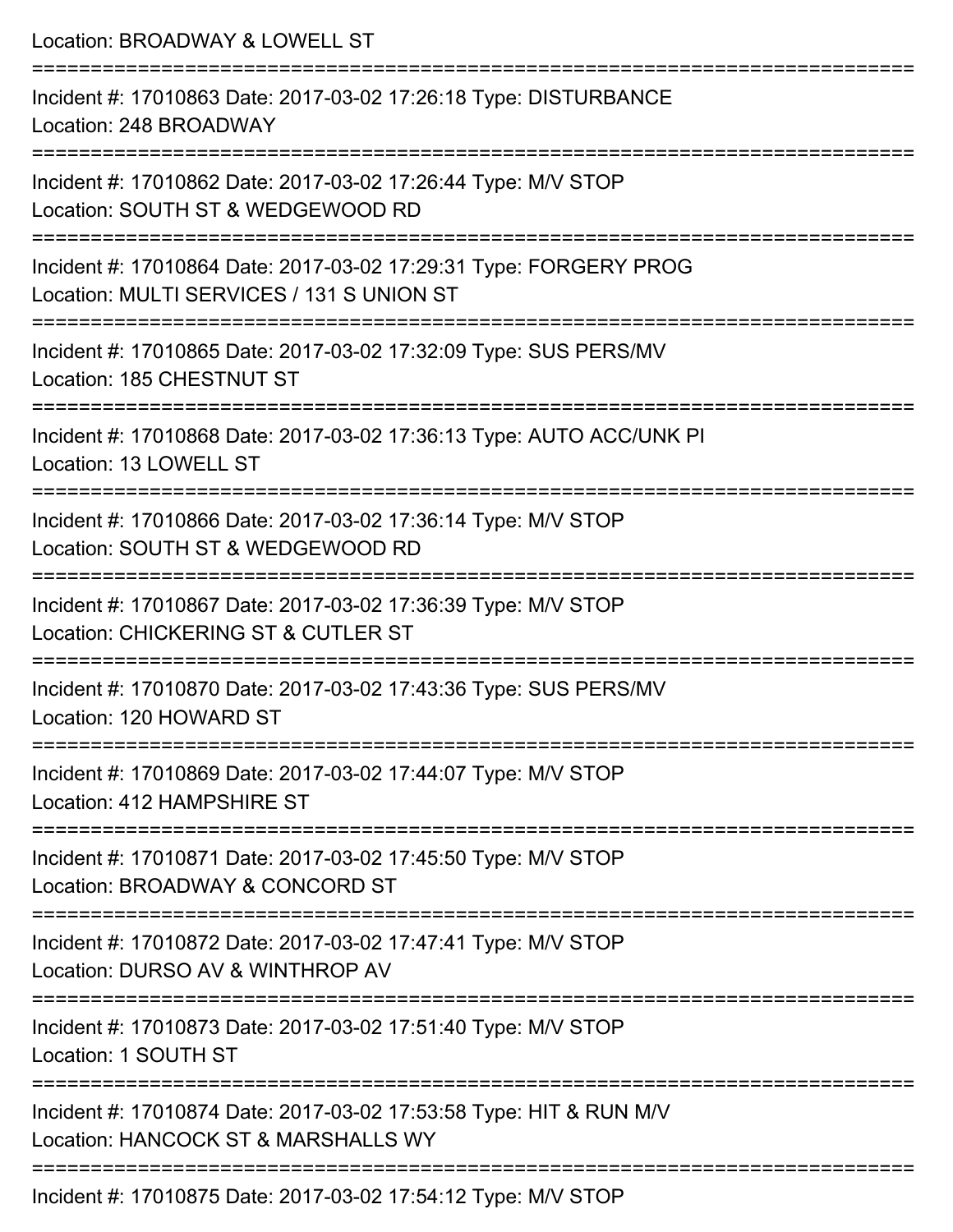| Incident #: 17010876 Date: 2017-03-02 17:56:07 Type: M/V STOP<br>Location: 342 BROADWAY              |
|------------------------------------------------------------------------------------------------------|
| Incident #: 17010877 Date: 2017-03-02 18:02:21 Type: M/V STOP<br>Location: 1 EMERALD AV              |
| Incident #: 17010878 Date: 2017-03-02 18:05:21 Type: INVESTIGATION<br>Location: 90 LOWELL ST         |
| Incident #: 17010879 Date: 2017-03-02 18:05:43 Type: M/V STOP<br>Location: SOUTH ST & WEDGEWOOD RD   |
| Incident #: 17010880 Date: 2017-03-02 18:11:06 Type: INVEST CONT<br>Location: 50 ESSEX ST            |
| Incident #: 17010881 Date: 2017-03-02 18:14:58 Type: M/V STOP<br>Location: ANDOVER ST & S BROADWAY   |
| Incident #: 17010882 Date: 2017-03-02 18:16:00 Type: M/V STOP<br>Location: CHICKERING ST & CUTLER ST |
| Incident #: 17010886 Date: 2017-03-02 18:16:10 Type: MISSING PERS<br>Location: 455 HAMPSHIRE ST      |
| Incident #: 17010883 Date: 2017-03-02 18:17:16 Type: M/V STOP<br>Location: 359 BROADWAY              |
| Incident #: 17010884 Date: 2017-03-02 18:18:28 Type: INVEST CONT<br>Location: 75 WINTHROP AV         |
| Incident #: 17010885 Date: 2017-03-02 18:18:53 Type: M/V STOP<br>Location: ANDOVER ST & S BROADWAY   |
| Incident #: 17010887 Date: 2017-03-02 18:20:20 Type: M/V STOP<br>Location: GRAFTON ST & WINTHROP AV  |
| Incident #: 17010888 Date: 2017-03-02 18:24:59 Type: M/V STOP<br>Location: EXETER ST & WINTHROP AV   |
| Incident #: 17010889 Date: 2017-03-02 18:32:03 Type: M/V STOP                                        |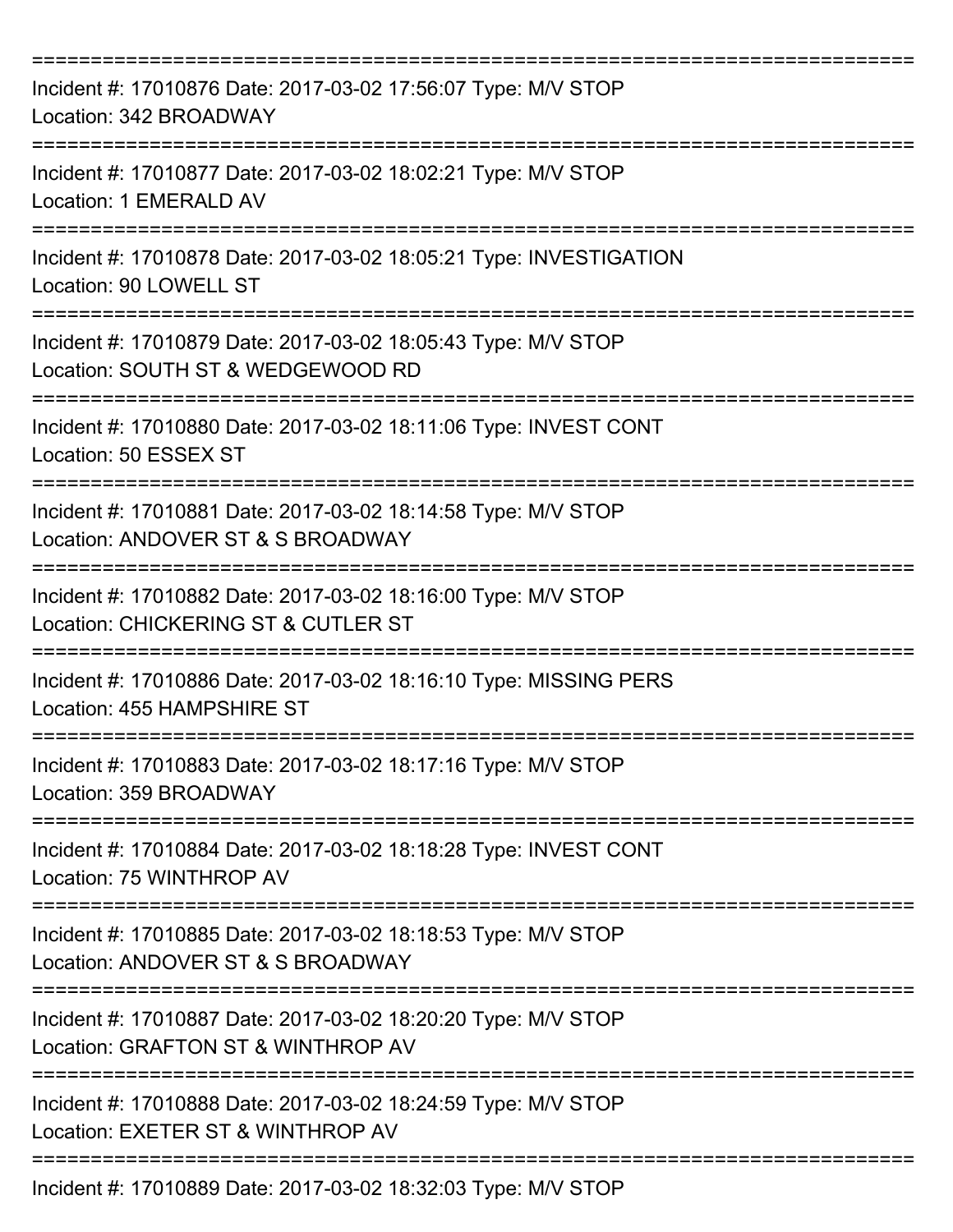| Incident #: 17010890 Date: 2017-03-02 18:35:51 Type: M/V STOP<br>Location: GRAFTON ST & WINTHROP AV  |
|------------------------------------------------------------------------------------------------------|
| Incident #: 17010891 Date: 2017-03-02 18:36:12 Type: DISTURBANCE<br>Location: 15 UNION ST            |
| Incident #: 17010892 Date: 2017-03-02 18:37:43 Type: M/V STOP<br>Location: BRADFORD ST & FRANKLIN ST |
| Incident #: 17010893 Date: 2017-03-02 18:38:24 Type: M/V STOP<br>Location: DRACUT ST & S BROADWAY    |
| Incident #: 17010894 Date: 2017-03-02 18:38:51 Type: M/V STOP<br>Location: MARKET ST & OSGOOD ST     |
| Incident #: 17010895 Date: 2017-03-02 18:43:13 Type: M/V STOP<br>Location: GRAFTON ST & WINTHROP AV  |
| Incident #: 17010896 Date: 2017-03-02 18:45:34 Type: M/V STOP<br>Location: EAST ST & MARKET ST       |
| Incident #: 17010898 Date: 2017-03-02 18:53:05 Type: MISSING PERS<br>Location: 57 BROOK ST FL 3      |
| Incident #: 17010897 Date: 2017-03-02 18:55:14 Type: MAN DOWN<br>Location: BROADWAY & LOWELL ST      |
| Incident #: 17010900 Date: 2017-03-02 18:58:32 Type: SUS PERS/MV<br>Location: 205 BROADWAY           |
| Incident #: 17010899 Date: 2017-03-02 18:58:50 Type: SUS PERS/MV<br>Location: BRADFORD ST & BROADWAY |
| Incident #: 17010901 Date: 2017-03-02 19:03:23 Type: ALARM/BURG<br>Location: 14 STATE ST             |
| Incident #: 17010902 Date: 2017-03-02 19:04:12 Type: M/V STOP<br><b>Location: GRAFTON ST</b>         |
| Incident #: 17010903 Date: 2017-03-02 19:08:47 Type: INVEST CONT                                     |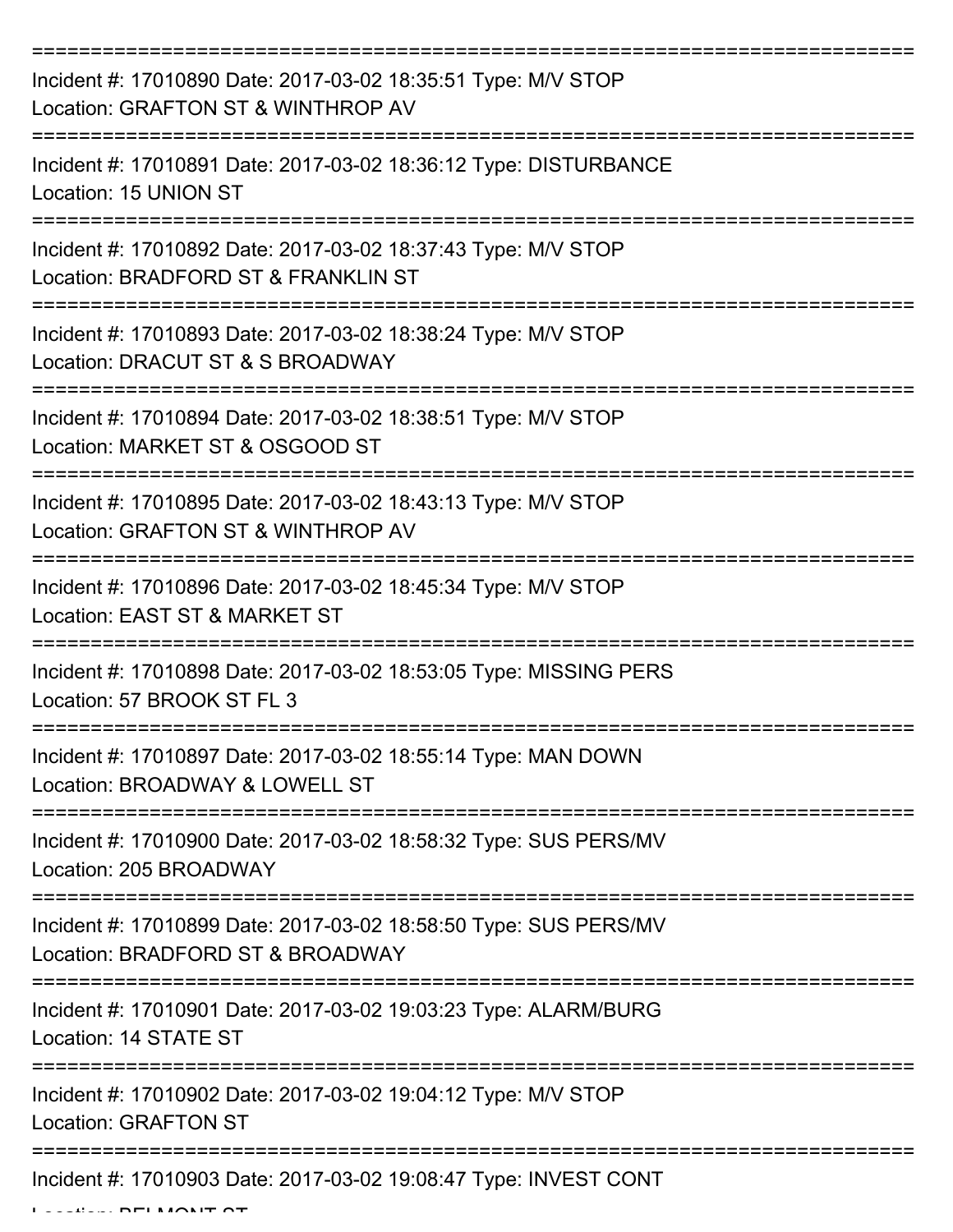| Incident #: 17010904 Date: 2017-03-02 19:17:03 Type: INVEST CONT<br>Location: 20 TOWER ST             |
|-------------------------------------------------------------------------------------------------------|
| Incident #: 17010905 Date: 2017-03-02 19:39:46 Type: M/V STOP<br>Location: LEBANON ST & WHITE ST      |
| Incident #: 17010906 Date: 2017-03-02 19:52:29 Type: M/V STOP<br>Location: BROADWAY & CONCORD ST      |
| Incident #: 17010908 Date: 2017-03-02 20:06:29 Type: VIO CITY ORD<br>Location: 5 FARLEY ST            |
| Incident #: 17010907 Date: 2017-03-02 20:07:05 Type: M/V STOP<br>Location: COMMON ST & LAWRENCE ST    |
| Incident #: 17010909 Date: 2017-03-02 20:18:09 Type: ALARM/BURG<br>Location: 620 ESSEX ST             |
| Incident #: 17010910 Date: 2017-03-02 20:41:06 Type: MEDIC SUPPORT<br>Location: 316 ESSEX ST #506     |
| Incident #: 17010911 Date: 2017-03-02 20:49:34 Type: M/V STOP<br>Location: COMMON ST & NEWBURY ST     |
| Incident #: 17010913 Date: 2017-03-02 20:59:33 Type: MEDIC SUPPORT<br>Location: 453 LOWELL ST FL 1    |
| Incident #: 17010914 Date: 2017-03-02 21:01:43 Type: GUN CALL<br>Location: FRANKLIN ST & TREMONT ST   |
| Incident #: 17010912 Date: 2017-03-02 21:01:46 Type: M/V STOP<br>Location: S BROADWAY & SHATTUCK ST   |
| Incident #: 17010916 Date: 2017-03-02 21:05:10 Type: SUS PERS/MV<br>Location: 10 CABOT RD             |
| Incident #: 17010915 Date: 2017-03-02 21:06:42 Type: TOW OF M/V<br>Location: AUBURN ST & HAMPSHIRE ST |
| Incident #: 17010917 Date: 2017-03-02 21:12:03 Type: DRUG OVERDOSE                                    |

Location: 66 BOWDOIN ST FL 3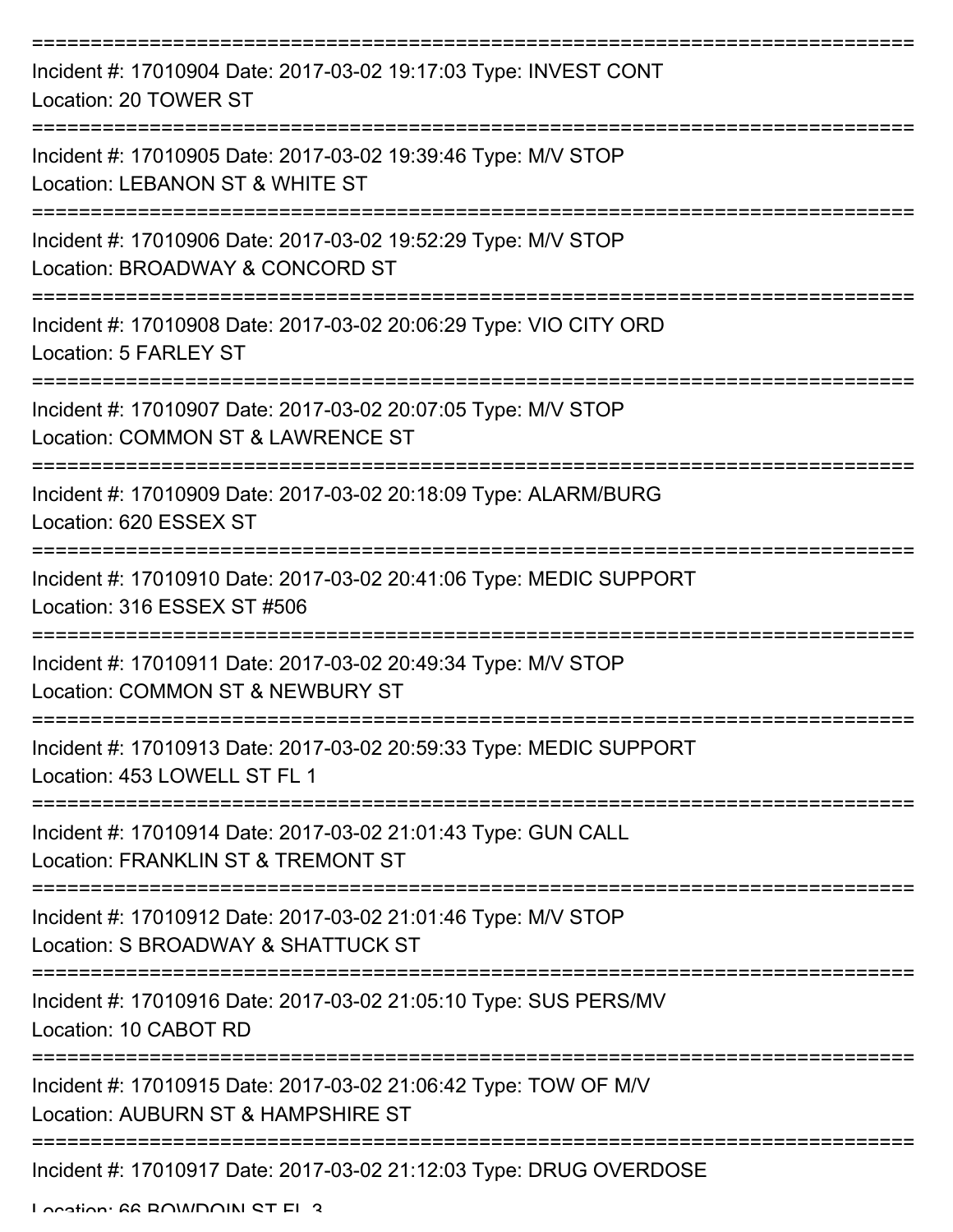| Incident #: 17010918 Date: 2017-03-02 21:13:24 Type: DUMPSTER FIRE<br>Location: 205 BROADWAY<br>------------------               |
|----------------------------------------------------------------------------------------------------------------------------------|
| Incident #: 17010919 Date: 2017-03-02 21:14:39 Type: DUMPSTER FIRE<br>Location: BROADWAY & ESSEX ST<br>==============            |
| Incident #: 17010920 Date: 2017-03-02 21:20:27 Type: MEDIC SUPPORT<br>Location: 572 ESSEX ST #4D                                 |
| Incident #: 17010921 Date: 2017-03-02 21:28:06 Type: DRUG VIO<br>Location: 17 W LAUREL ST                                        |
| Incident #: 17010922 Date: 2017-03-02 21:46:41 Type: DOMESTIC/PROG<br>Location: 10 CUSTER ST                                     |
| Incident #: 17010923 Date: 2017-03-02 21:51:52 Type: CK WELL BEING<br>Location: 35 ROBINSON CT                                   |
| Incident #: 17010924 Date: 2017-03-02 22:01:32 Type: ALARM/BURG<br>Location: 191 PARKER ST                                       |
| Incident #: 17010926 Date: 2017-03-02 22:16:22 Type: LOST PROPERTY<br>Location: 61 MAY ST                                        |
| Incident #: 17010925 Date: 2017-03-02 22:18:45 Type: M/V STOP<br>Location: AVON ST & JACKSON ST                                  |
| Incident #: 17010927 Date: 2017-03-02 22:26:49 Type: M/V STOP<br>Location: DURSO AV & WINTHROP AV                                |
| Incident #: 17010928 Date: 2017-03-02 22:43:48 Type: FIRE<br>Location: 25 KENDALL ST FL 2                                        |
| Incident #: 17010929 Date: 2017-03-02 22:55:04 Type: ALARMS<br>Location: 356 ESSEX ST                                            |
| Incident #: 17010930 Date: 2017-03-02 23:41:33 Type: AUTO ACC/NO PI<br>Location: HAVERHILL ST & MAY ST                           |
| Incident #: 17010931 Date: 2017-03-02 23:45:13 Type: LOUD NOISE<br>$A$ oction: $262$ $E$ $H$ $N$ $E$ $D$ $H$ $I$ $I$ $T$ $H$ $2$ |

Location: 262 E HAVERHILL ST #3